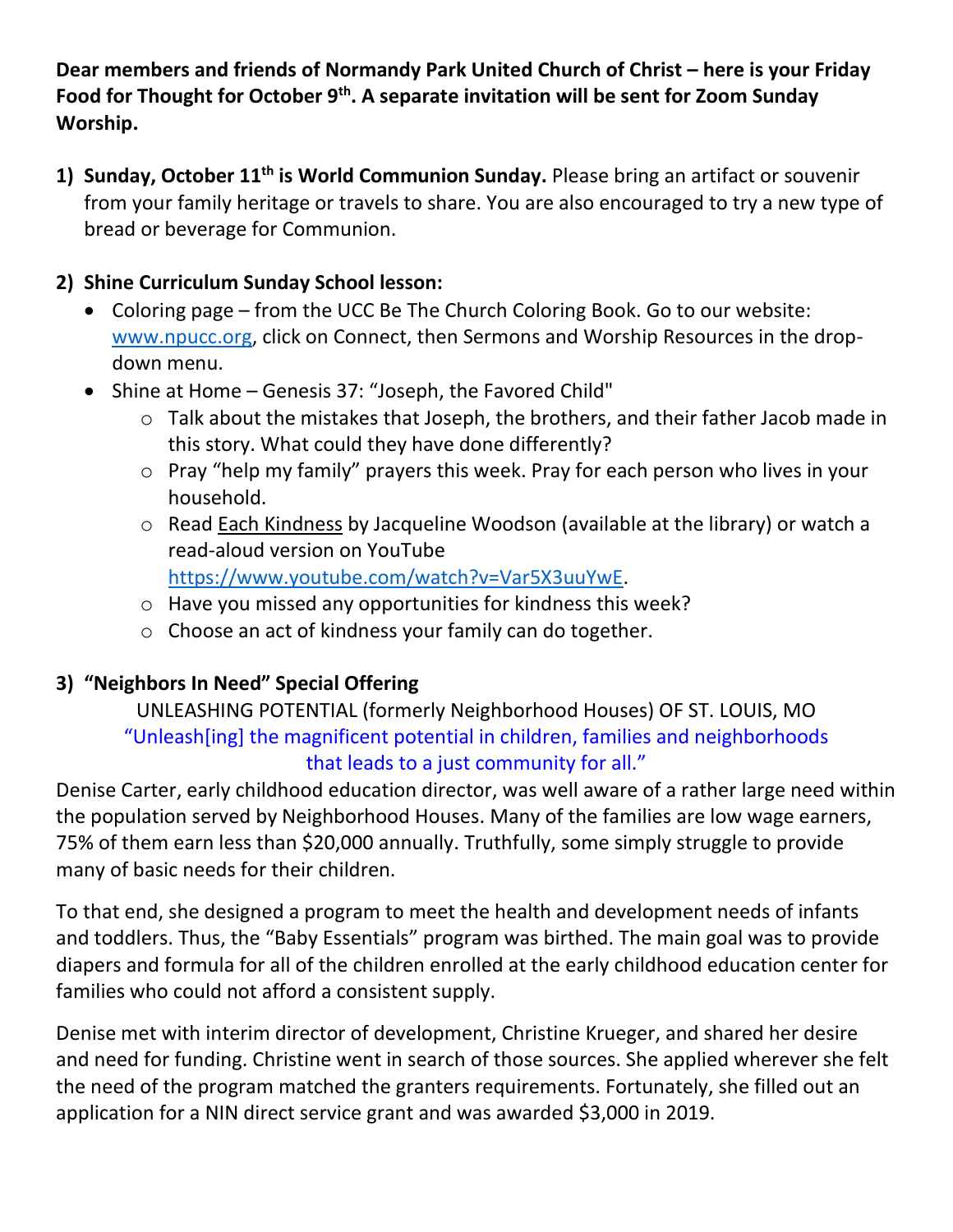In 2020, it was reported back to us that 100% of babies ages six weeks to 12 months received milk they needed while attending the Center. 50% of those babies also received one canister of formula per month for home consumption. Lastly, 100% of babies/toddlers ages six weeks to three years had diapers needed for Center and home use.

According to Christine, "thanks to the Neighbors in Need grant, our babies are dry and their tummies are full, and parents, who are already stressed financially, socially, and emotionally, have two less potential health issues with which to contend!"

Because of your generosity, direct service programs like that of Neighborhood Houses are grant funded, communities are strengthened, and neighbors experience love without judgment.

## all children have the right to simply be children…

Please join in supporting the 2020 Neighbors In Need Special Mission Offering. Thank you!

## **4) Note from Amy Johnson re: link to a panel discussion of Gender & Sexuality Justice** Hello Beloveds,

Last week, I had the privilege of helping to moderate a panel of amazing women in the UCC for the Our Faith Our Vote campaign. The topic is Gender & Sexuality Justice, and the panel includes the following phenomenal folx: Rev Rhina Ramos, Rev Naomi Washington-Leapheart, Rev Loey Powell and Rev Kentina Washington Leapheart. Our host was Jessi Quinn in the UCC DC office.

This was one POWERFUL conversation, lifting up women of color and LGBTQ voices, immigration, and choice, in addition to how our faith enters into these conversations. Here's the link, which you are invited to share widely.

[https://www.youtube.com/watch?v=P5v5OP6nz4I&feature=emb\\_title](https://www.youtube.com/watch?v=P5v5OP6nz4I&feature=emb_title)

Peace, Amy Johnson, UCC Minister for Sexuality Education and Justice

# **5) Mary's Place SHINE Gala**

I want to share an opportunity for Normandy Park United Church of Christ to get involved with Mary's Place at our annual [SHINE Gala](https://eur05.safelinks.protection.outlook.com/?url=https%3A%2F%2Fmarysplaceseattle.ejoinme.org%2FMyEvents%2FMarysPlace2020SHINEGala%2FRegistration%2Ftabid%2F1153505%2FDefault.aspx&data=02%7C01%7C%7C1399ff923e0f400e689108d86b0e8930%7C84df9e7fe9f640afb435aaaaaaaaaaaa%7C1%7C0%7C637377057454892952&sdata=hzFs9wSzAQvnKUkOz5VQcxnm1Bm5XkwbNUEfil%2ByOH4%3D&reserved=0) which will be held virtually on Friday, October 23. There is no cost to participate in the event and it will be a great way to learn more about our mission as well as hearing directly from guests about their experiences.

The gala is bound to be a fun evening with a program featuring musical performances and contestant competition. During the week leading up to the gala, there will be an opportunity to bid on exclusive and unique experiences and items in the online auction.

The evening will be dedicated to building support for families experiencing homelessness with medically fragile children. There will be an opportunity to make gifts at this event if your congregation members feel inclined to do so.